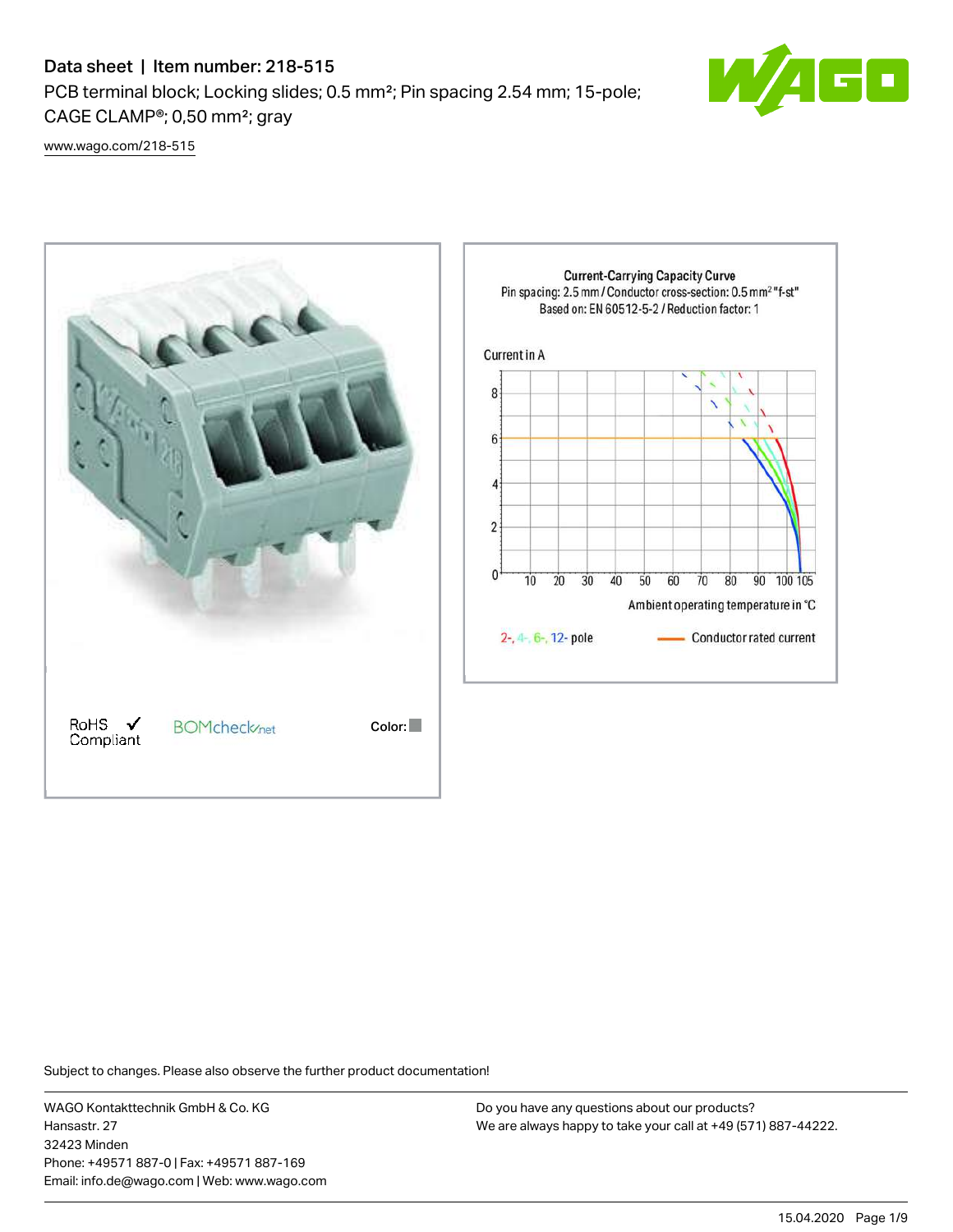



#### Item description

- $\blacksquare$ Terminal strips are just 8.1 mm tall and feature an innovative, locking slide-actuated CAGE CLAMP®
- $\blacksquare$ Several clamping units can be held open simultaneously
- $\blacksquare$ Easily terminate stranded conductors in

tight spaces (e.g., bus connectors)

#### Data

## Electrical data

#### Ratings per IEC/EN 60664-1

| Ratings per                     | IEC/EN 60664-1 |
|---------------------------------|----------------|
| Rated voltage (III / 3)         | 80 V           |
| Rated impulse voltage (III / 3) | $2.5$ kV       |
| Rated voltage (III / 2)         | 160 V          |
| Rated impulse voltage (III / 2) | $2.5$ kV       |

Subject to changes. Please also observe the further product documentation!

WAGO Kontakttechnik GmbH & Co. KG Hansastr. 27 32423 Minden Phone: +49571 887-0 | Fax: +49571 887-169 Email: info.de@wago.com | Web: www.wago.com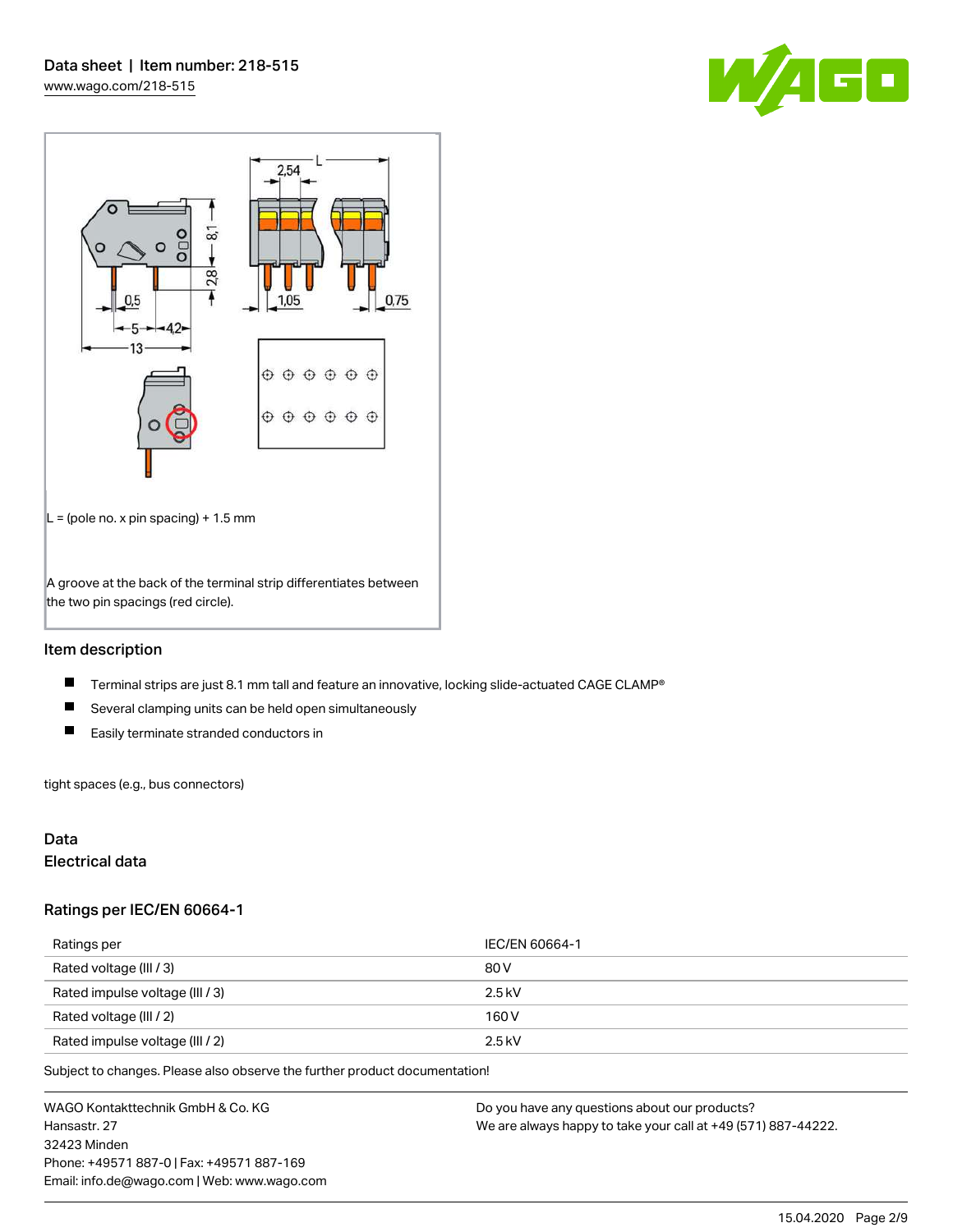[www.wago.com/218-515](http://www.wago.com/218-515)



| Rated voltage (II / 2)         | 320 V                                                                 |
|--------------------------------|-----------------------------------------------------------------------|
| Rated impulse voltage (II / 2) | 2.5 kV                                                                |
| Rated current                  | 6 A                                                                   |
| Legend (ratings)               | $(III / 2)$ $\triangle$ Overvoltage category III / Pollution degree 2 |

## Approvals per UL 1059

| Rated voltage UL (Use Group B) | 150 V   |
|--------------------------------|---------|
| Rated current UL (Use Group B) |         |
| Approvals per                  | UL 1059 |

#### Approvals per CSA

| Rated voltage CSA (Use Group B) | 150 V |
|---------------------------------|-------|
| Rated current CSA (Use Group B) | 4Α    |

#### Connection data

| Connection technology                                       | CAGE CLAMP <sup>®</sup>                                                  |
|-------------------------------------------------------------|--------------------------------------------------------------------------|
| Actuation type                                              | Slider                                                                   |
| Solid conductor                                             | $0.080.5$ mm <sup>2</sup> / 28  20 AWG                                   |
| Fine-stranded conductor                                     | $0.080.5$ mm <sup>2</sup> / 28  20 AWG                                   |
| Fine-stranded conductor with ferrule with plastic collar    | $0.25$ mm <sup>2</sup>                                                   |
| Fine-stranded conductor with ferrule without plastic collar | $0.25$ mm <sup>2</sup>                                                   |
| Strip length                                                | $56$ mm $/ 0.20.24$ inch                                                 |
| Conductor entry angle to the PCB                            | $40^{\circ}$                                                             |
| No. of poles                                                | 15                                                                       |
| Total number of connection points                           | 15                                                                       |
| Total number of potentials                                  | 15                                                                       |
| Number of connection types                                  | 1                                                                        |
| Number of levels                                            | 1                                                                        |
| Note (conductor cross-section)                              | Terminating 0.75 mm <sup>2</sup> /18 AWG conductors is possible; however |
|                                                             | insulation diameter allows only every other clamping unit to be          |
|                                                             | terminated with this conductor size.                                     |

#### Geometrical Data

| Pin spacing | 2,54 mm / 0.1 inch   |
|-------------|----------------------|
| Width       | 39,6 mm / 1.559 inch |
| Height      | 10,9 mm / 0.429 inch |

Subject to changes. Please also observe the further product documentation!

| WAGO Kontakttechnik GmbH & Co. KG           | Do you have any questions about our products?                 |
|---------------------------------------------|---------------------------------------------------------------|
| Hansastr. 27                                | We are always happy to take your call at +49 (571) 887-44222. |
| 32423 Minden                                |                                                               |
| Phone: +49571 887-01 Fax: +49571 887-169    |                                                               |
| Email: info.de@wago.com   Web: www.wago.com |                                                               |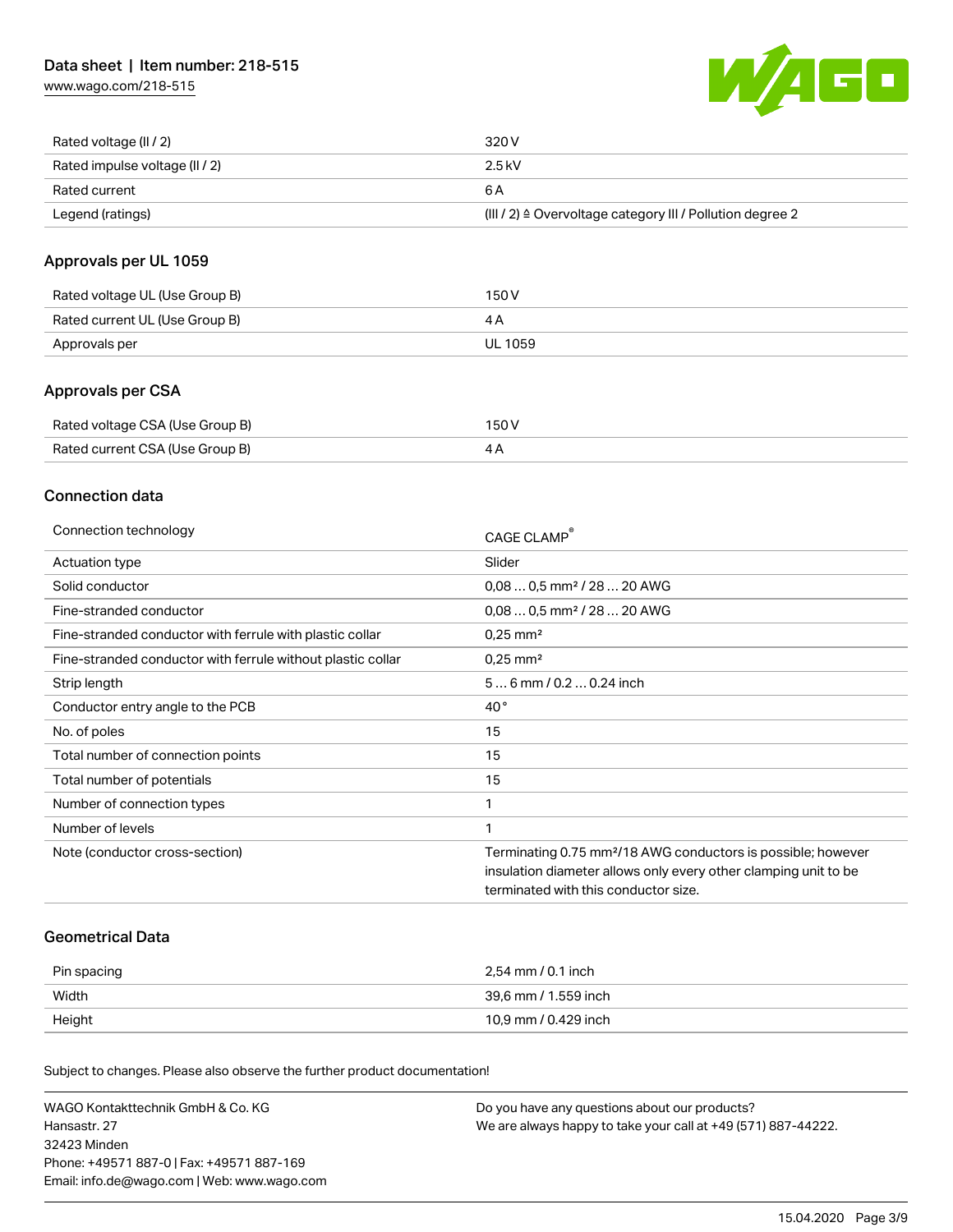## Data sheet | Item number: 218-515

[www.wago.com/218-515](http://www.wago.com/218-515)



| Height from the surface           | 8,1 mm / 0.319 inch        |
|-----------------------------------|----------------------------|
| Depth                             | 13 mm / 0.512 inch         |
| Solder pin length                 | 2.8 mm                     |
| Solder pin dimensions             | $0.5 \times 0.75$ mm       |
| Drilled hole diameter (tolerance) | $1.1$ <sup>(+0,1)</sup> mm |

## PCB contact

| PCB contact                         | тнт                                      |
|-------------------------------------|------------------------------------------|
| Solder pin arrangement              | over the entire terminal strip (in-line) |
| Number of solder pins per potential |                                          |

#### Material Data

| Color                       | gray                                  |
|-----------------------------|---------------------------------------|
| Material group              |                                       |
| Insulating material         | Polyamide 66 (PA 66)                  |
| Flammability class per UL94 | V <sub>0</sub>                        |
| Clamping spring material    | Chrome nickel spring steel (CrNi)     |
| Contact material            | Electrolytic copper $(E_{\text{Cl}})$ |
| Contact plating             | tin-plated                            |
| Fire load                   | $0.063$ MJ                            |
| Weight                      | 2.7 <sub>g</sub>                      |

#### Environmental Requirements

| Limit temperature range | +105 $^{\circ}$ C |
|-------------------------|-------------------|
|                         | -60               |
| .                       |                   |

#### Commercial data

| Product Group      | 4 (Printed Circuit) |
|--------------------|---------------------|
| Packaging type     | <b>BOX</b>          |
| Country of origin  | PL                  |
| <b>GTIN</b>        | 4044918878654       |
| Customs Tariff No. | 85369010000         |

## Approvals / Certificates

#### Country specific Approvals

Phone: +49571 887-0 | Fax: +49571 887-169 Email: info.de@wago.com | Web: www.wago.com

| Logo                              | Approval                                                                   | Additional Approval Text                                      | Certificate<br>name |
|-----------------------------------|----------------------------------------------------------------------------|---------------------------------------------------------------|---------------------|
|                                   | Subject to changes. Please also observe the further product documentation! |                                                               |                     |
| WAGO Kontakttechnik GmbH & Co. KG |                                                                            | Do you have any questions about our products?                 |                     |
| Hansastr, 27                      |                                                                            | We are always happy to take your call at +49 (571) 887-44222. |                     |
| 32423 Minden                      |                                                                            |                                                               |                     |

15.04.2020 Page 4/9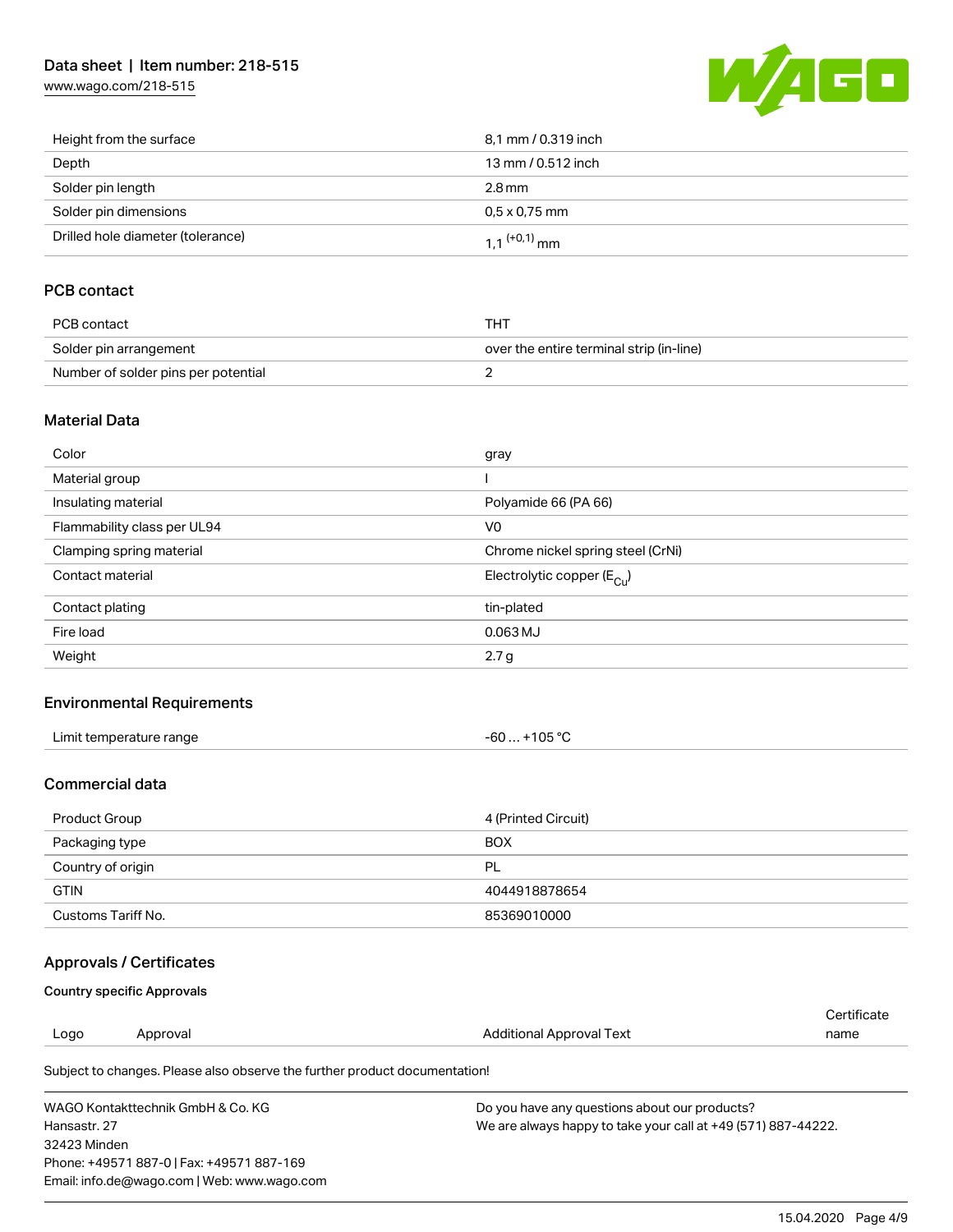

|                     | <b>CCA</b><br>DEKRA Certification B.V.  | EN 60947                        | NTR NL-<br>7076 |
|---------------------|-----------------------------------------|---------------------------------|-----------------|
|                     | <b>CCA</b><br>DEKRA Certification B.V.  | EN 60947-7-4                    | NTR NL-<br>7267 |
|                     | <b>CSA</b><br>DEKRA Certification B.V.  | C22.2 No. 158                   | 1565656         |
| KEMA                | <b>ENEC</b><br>DEKRA Certification B.V. | EN 60947                        | 2160584.01      |
| <b>UL-Approvals</b> |                                         |                                 |                 |
|                     |                                         |                                 | Certificate     |
| Logo                | Approval                                | <b>Additional Approval Text</b> | name            |
|                     | UL                                      | <b>UL 1059</b>                  | 20190630-       |



UL UL International Germany GmbH

## Counterpart

## Compatible products

| check                             |                                                                                    |                                                               |                      |
|-----------------------------------|------------------------------------------------------------------------------------|---------------------------------------------------------------|----------------------|
|                                   | Item no.: 735-500                                                                  |                                                               |                      |
|                                   | Test pin; 1 mm $\varnothing$ ; with solder connection for test wire                |                                                               | www.wago.com/735-500 |
| ferrule                           |                                                                                    |                                                               |                      |
|                                   | Item no.: 216-131                                                                  |                                                               |                      |
|                                   | Ferrule; Sleeve for 0.25 mm <sup>2</sup> / AWG 24; uninsulated; electro-tin plated |                                                               | www.wago.com/216-131 |
|                                   | Item no.: 216-151                                                                  |                                                               |                      |
|                                   | Ferrule; Sleeve for 0.25 mm <sup>2</sup> / AWG 24; uninsulated; electro-tin plated |                                                               | www.wago.com/216-151 |
|                                   | Item no.: 216-301                                                                  |                                                               |                      |
|                                   | Subject to changes. Please also observe the further product documentation!         |                                                               |                      |
| WAGO Kontakttechnik GmbH & Co. KG |                                                                                    | Do you have any questions about our products?                 |                      |
| Hansastr, 27                      |                                                                                    | We are always happy to take your call at +49 (571) 887-44222. |                      |
| 32423 Minden                      |                                                                                    |                                                               |                      |
|                                   | Phone: +49571 887-0   Fax: +49571 887-169                                          |                                                               |                      |
|                                   | Email: info.de@wago.com   Web: www.wago.com                                        |                                                               |                      |

E45172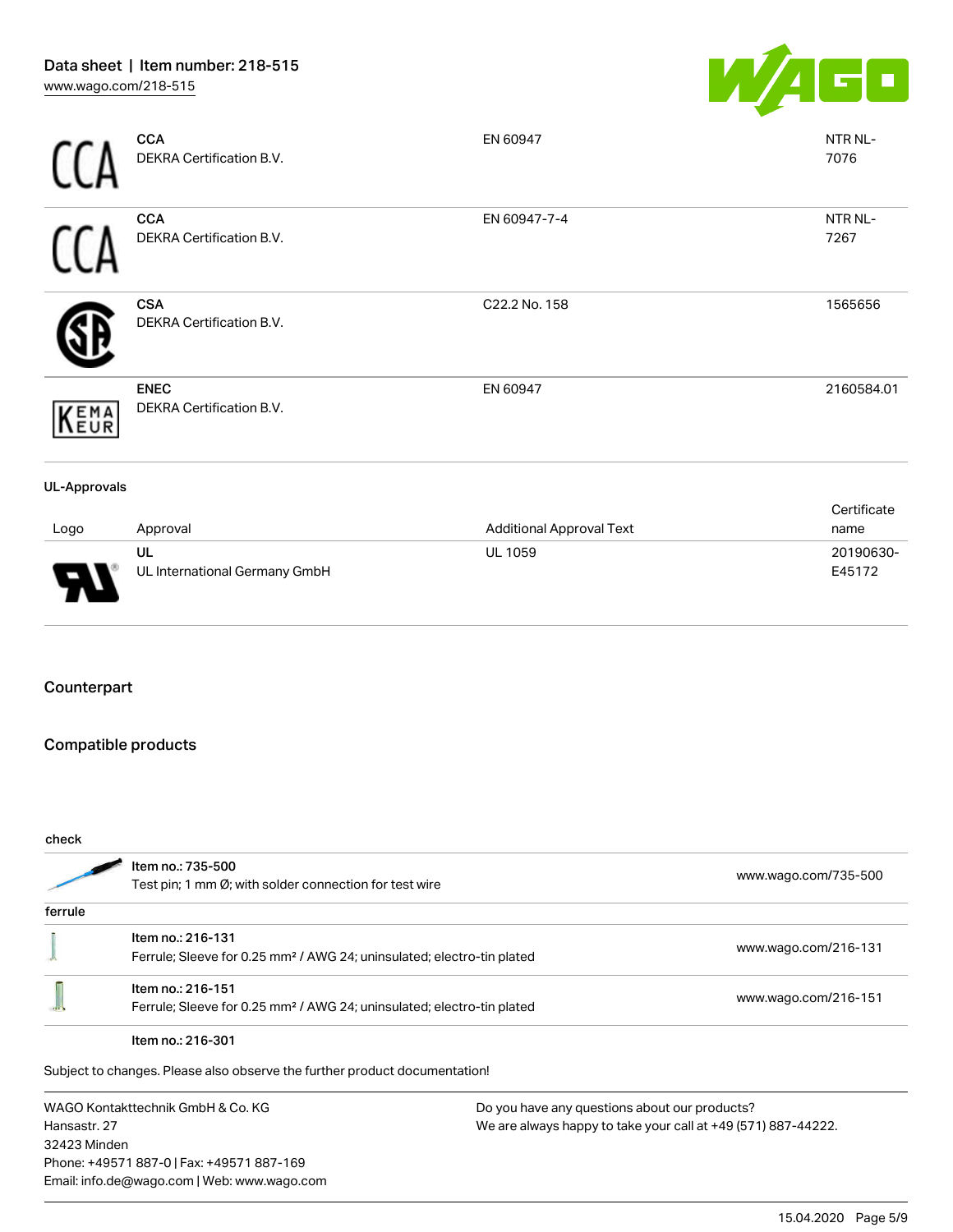32423 Minden

Phone: +49571 887-0 | Fax: +49571 887-169 Email: info.de@wago.com | Web: www.wago.com



Ferrule; Sleeve for 0.25 mm² / AWG 24; insulated; electro-tin plated; yellow [www.wago.com/216-301](http://www.wago.com/216-301)

|                                                   | Item no.: 216-321<br>Ferrule; Sleeve for 0.25 mm <sup>2</sup> / AWG 24; insulated; electro-tin plated; yellow                                                      |                                                                                                                |                                  | www.wago.com/216-321 |  |
|---------------------------------------------------|--------------------------------------------------------------------------------------------------------------------------------------------------------------------|----------------------------------------------------------------------------------------------------------------|----------------------------------|----------------------|--|
|                                                   | Marking accessories                                                                                                                                                |                                                                                                                |                                  |                      |  |
|                                                   | Item no.: 210-331/254-202                                                                                                                                          |                                                                                                                |                                  |                      |  |
|                                                   | Marking strips; as a DIN A4 sheet; MARKED; 1-16 (400x); Height of marker strip: 2.3 mm/0.091 in; Strip                                                             |                                                                                                                | /254-202                         | www.wago.com/210-331 |  |
|                                                   | length 182 mm; Horizontal marking; Self-adhesive; white                                                                                                            |                                                                                                                |                                  |                      |  |
|                                                   | Item no.: 210-331/254-204                                                                                                                                          |                                                                                                                | www.wago.com/210-331             |                      |  |
|                                                   | Marking strips; as a DIN A4 sheet; MARKED; 17-32 (400x); Height of marker strip: 2.3 mm/0.091 in; Strip<br>length 182 mm; Horizontal marking; Self-adhesive; white |                                                                                                                | /254-204                         |                      |  |
|                                                   | Item no.: 210-331/254-206                                                                                                                                          |                                                                                                                |                                  |                      |  |
|                                                   | Marking strips; as a DIN A4 sheet; MARKED; 33-48 (400x); Height of marker strip: 2.3 mm/0.091 in; Strip<br>length 182 mm; Horizontal marking; Self-adhesive; white |                                                                                                                | www.wago.com/210-331<br>/254-206 |                      |  |
|                                                   | Item no.: 210-331/254-207                                                                                                                                          |                                                                                                                | www.wago.com/210-331             |                      |  |
|                                                   | Marking strips; as a DIN A4 sheet; MARKED; 1-48 (100x); Height of marker strip: 2.3 mm/0.091 in; Strip<br>length 182 mm; Horizontal marking; Self-adhesive; white  |                                                                                                                | /254-207                         |                      |  |
| tools                                             |                                                                                                                                                                    |                                                                                                                |                                  |                      |  |
|                                                   | Item no.: 210-648<br>Operating tool; Blade: 2.5 x 0.4 mm; with a partially insulated shaft; angled; short                                                          |                                                                                                                | www.wago.com/210-648             |                      |  |
|                                                   | Item no.: 210-719<br>Operating tool; Blade: 2.5 x 0.4 mm; with a partially insulated shaft                                                                         |                                                                                                                | www.wago.com/210-719             |                      |  |
| <b>Documentation</b>                              | <b>Additional Information</b><br>Technical explanations                                                                                                            | Apr 3, 2019                                                                                                    | pdf<br>3.6 MB                    | Download             |  |
| CAD/CAE-Data                                      |                                                                                                                                                                    |                                                                                                                |                                  |                      |  |
| CAD data                                          |                                                                                                                                                                    |                                                                                                                |                                  |                      |  |
| 2D/3D Models 218-515                              |                                                                                                                                                                    |                                                                                                                | <b>URL</b>                       | Download             |  |
| <b>CAE</b> data                                   |                                                                                                                                                                    |                                                                                                                |                                  |                      |  |
|                                                   | EPLAN Data Portal 218-515                                                                                                                                          |                                                                                                                | <b>URL</b>                       | Download             |  |
| <b>PCB Design</b>                                 |                                                                                                                                                                    |                                                                                                                |                                  |                      |  |
|                                                   | Subject to changes. Please also observe the further product documentation!                                                                                         |                                                                                                                |                                  |                      |  |
| WAGO Kontakttechnik GmbH & Co. KG<br>Hansastr. 27 |                                                                                                                                                                    | Do you have any questions about our products?<br>We are always happy to take your call at +49 (571) 887-44222. |                                  |                      |  |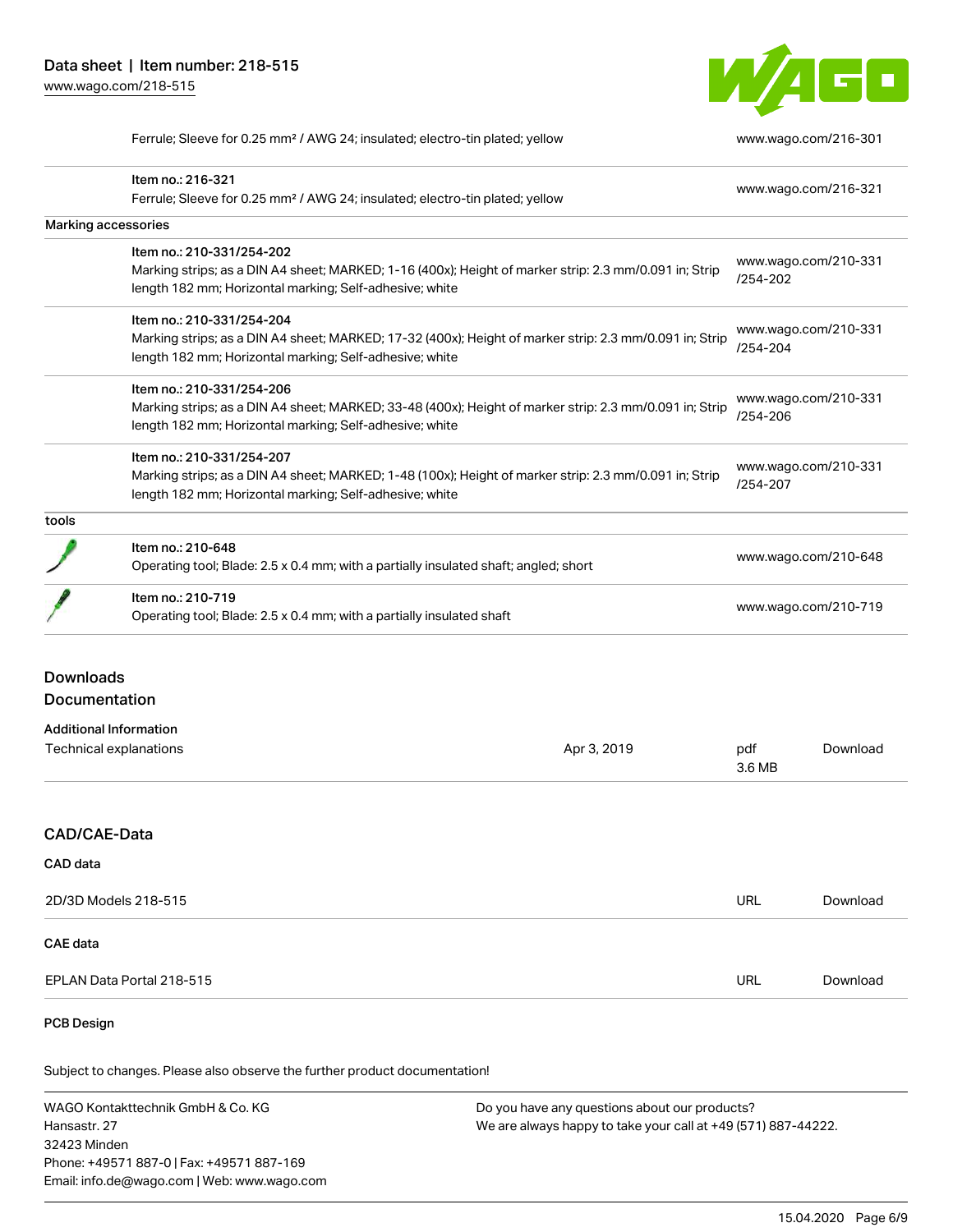

CAx data for your PCB design, consisting of "schematic symbols and PCB footprints", allow easy integration of the WAGO component into your development environment.

#### Supported formats:

- П Accel EDA 14 & 15
- $\blacksquare$ Altium 6 to current version
- $\blacksquare$ Cadence Allegro
- $\blacksquare$ **DesignSpark**
- $\blacksquare$ Eagle Libraries
- $\blacksquare$ KiCad
- $\blacksquare$ Mentor Graphics BoardStation
- $\blacksquare$ Mentor Graphics Design Architect
- $\blacksquare$ Mentor Graphics Design Expedition 99 and 2000
- П OrCAD 9.X PCB and Capture
- П PADS PowerPCB 3, 3.5, 4.X, and 5.X
- $\blacksquare$ PADS PowerPCB and PowerLogic 3.0
- $\blacksquare$ PCAD 2000, 2001, 2002, 2004, and 2006
- $\blacksquare$ Pulsonix 8.5 or newer
- $\blacksquare$ STL
- $\blacksquare$ 3D STEP
- $\blacksquare$ TARGET 3001!
- $\blacksquare$ View Logic ViewDraw
- П Quadcept
- $\blacksquare$ Zuken CadStar 3 and 4
- $\blacksquare$ Zuken CR-5000 and CR-8000

PCB Component Libraries (EDA), PCB CAD Library Ultra Librarian

Installation Notes

Conductor termination

Subject to changes. Please also observe the further product documentation!

WAGO Kontakttechnik GmbH & Co. KG Hansastr. 27 32423 Minden Phone: +49571 887-0 | Fax: +49571 887-169 Email: info.de@wago.com | Web: www.wago.com Do you have any questions about our products? We are always happy to take your call at +49 (571) 887-44222.



URL [Download](https://www.wago.com/de/d/UltraLibrarian_URLS_218-515)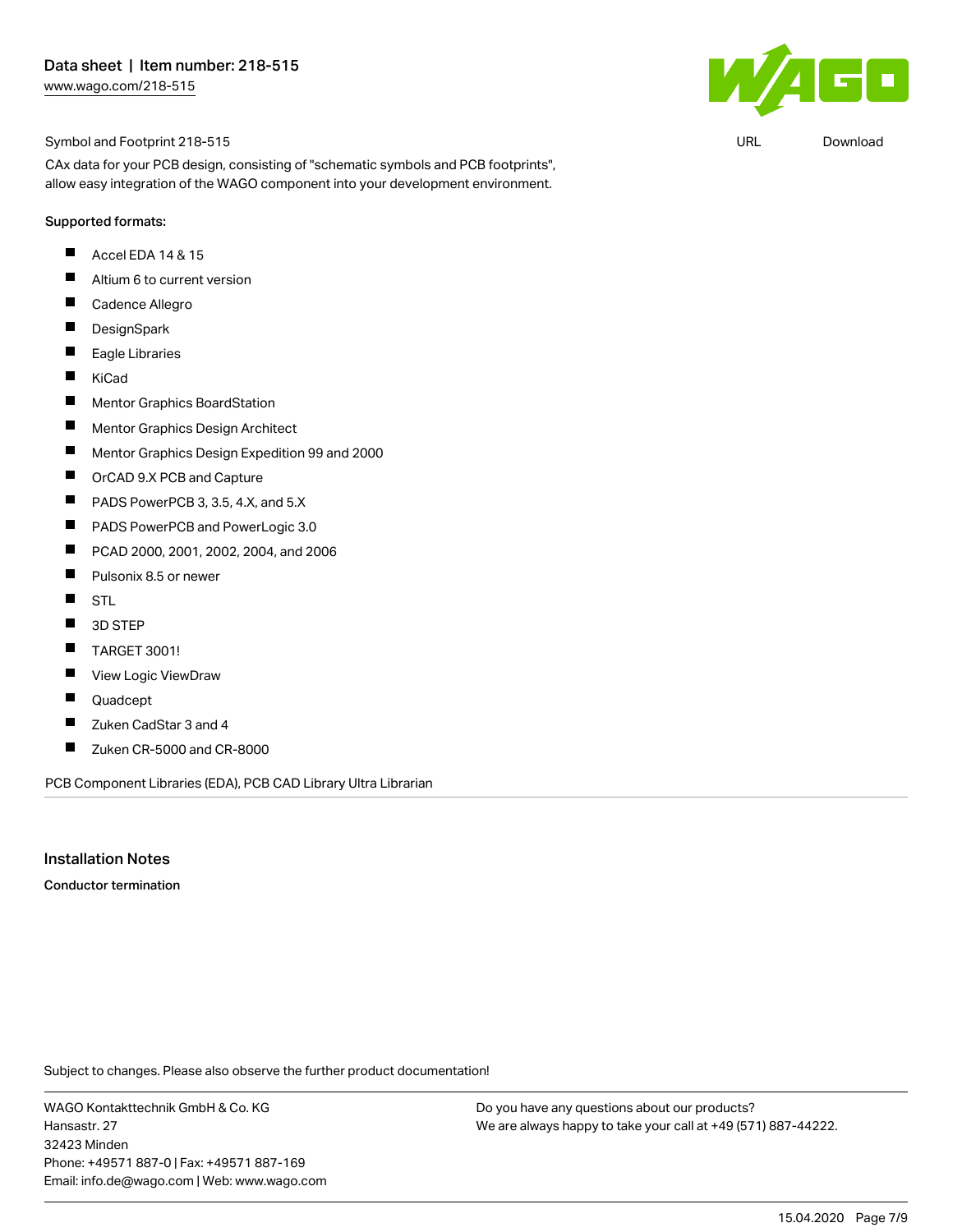# Data sheet | Item number: 218-515

[www.wago.com/218-515](http://www.wago.com/218-515)





Terminating stranded conductors in confined spaces requires a great deal of patience, unless you use the new 218 Series PCB Terminal Strips. The clamping units of these strips can be held open during termination process via integrated locking

Terminating 0.75 mm² (18 AWG) conductors is possible; however, insulation diameter allows only every other clamping unit to be terminated with this conductor size.



Conductor termination: To momentarily open the clamping unit, use screwdriver and then insert a stripped conductor. To open clamping unit for an extended period, move locking slide toward conductor entry hole. Then fully insert stripped conductor and move locking slide back to original position (also possible to perform with fingernail).



Incorrect – do not operate the locking slides from the back.

Marking

slide.

Subject to changes. Please also observe the further product documentation!

WAGO Kontakttechnik GmbH & Co. KG Hansastr. 27 32423 Minden Phone: +49571 887-0 | Fax: +49571 887-169 Email: info.de@wago.com | Web: www.wago.com